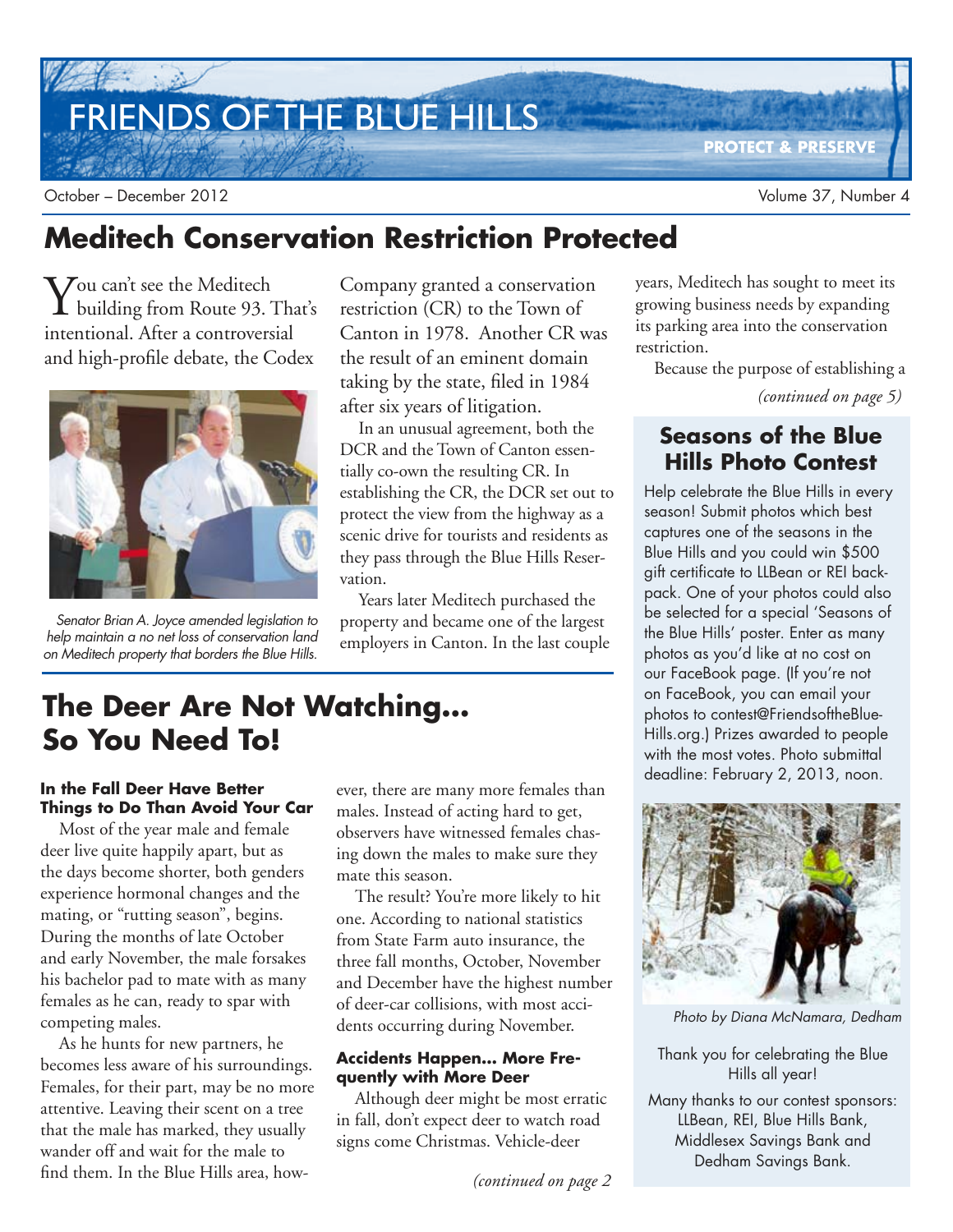# **Milton Resident is Not Just "in it" to Win**

Nineteen-year-old Chris Riley won the Friends of the Blue Hills 'We're in it Together' Photo Contest, but for Chris, the Blue Hills is the real prize.

Milton resident Chris Riley received the most votes for his photo in the 'We're in it Together Photo Contest' and was awarded a \$500 Gift Certificate by



Rep. Walter Timilty awards the First Prize for the 'We're in it Together' Photo Contest to Chris Riley of Milton. Chris received a \$500 <sup>g</sup>ift certificate to LLBean.

Rep Walter Timilty at the Cool Summer Fest at Houghton's Pond in July. But this college student values the Blue Hills

### *(Deer continued from page 1)*

accidents are fairly common around the Blue Hills throughout the year with over 30 accidents reported each year in Milton and Canton alone – and these numbers are undoubtedly low. A study in Connecticut found that for every 1 deer-vehicle accident reported by law enforcement officials, five additional deer were hit and killed by vehicles, but not reported.

As the deer population in the Blue Hills increase, we'll only see more accidents. A 2008 study of three urban areas demonstrated a direct correlation between deer population and collisions. As would be expected, when deer populations were reduced, fewer collisions with deer occurred. For example, in Princeton, New Jersey, when deer populations were reduced 72%, deercar collisions decreased 75%.

Best to keep a lookout for deer year-

much more than the gift certificate. This is his sixth summer working at the Norman Smith Education Center on Chickatawbut Hill in the Blue Hills. His work at the summer camp is just another way he shares his love of the Blue Hills:

"The Blue Hills has been like a second home to me through my entire life."

Chris remembers his father taking him to the Trailside Museum to watch the otters and feed the deer.

"Having the opportunity to share something I am so passionate about with others, whether in the form of a contest, or the blog that I write, gives me a feeling of pride. I am really glad that there are people like the Friends of the Blue Hills who care equally as I do for the Hills and the animals that inhabit it."

Chris snapped the winning photo at the Blue Hills Trailside Museum when a baby squirrel was hurt and brought into the museum for safety. To see all

long, especially as the deer in the Blue Hills continue to multiply.

Sources cited:

Kilpatrick, Howard, "Deer-Vehicle

the photo contest finalists, visit www. FriendsoftheBlueHills.org.

### **Help us Exhibit the Blue Hills**

For an upcoming event, Friends of the Blue Hills is looking for individuals with access to documents, prints, displays and photos that offer a unique historical or artistic perspective of the Blue Hills Reservation. Are you a professional or amateur artist or photographer who can offer a few of your pieces to be displayed at an event to benefit FBH? Or perhaps you, or someone you know, is a collector with access to historical maps, pictures or documents related to the Reservation? If so, please let us know!

For more information contact us at: info@friendsofthebluehills.org or 781-828-1805. We may have to limit participation. We look forward to hearing from you. Thank you!

Accidents: How Many Really Occur in CT?" *Connecticut Wildlife*, May/June 3004 DeNicola, Anthony J and Scott C Williams. *Human-Wildlife conflicts* 2(1):28-33, Spring 2008.



Photo by Evan Lipton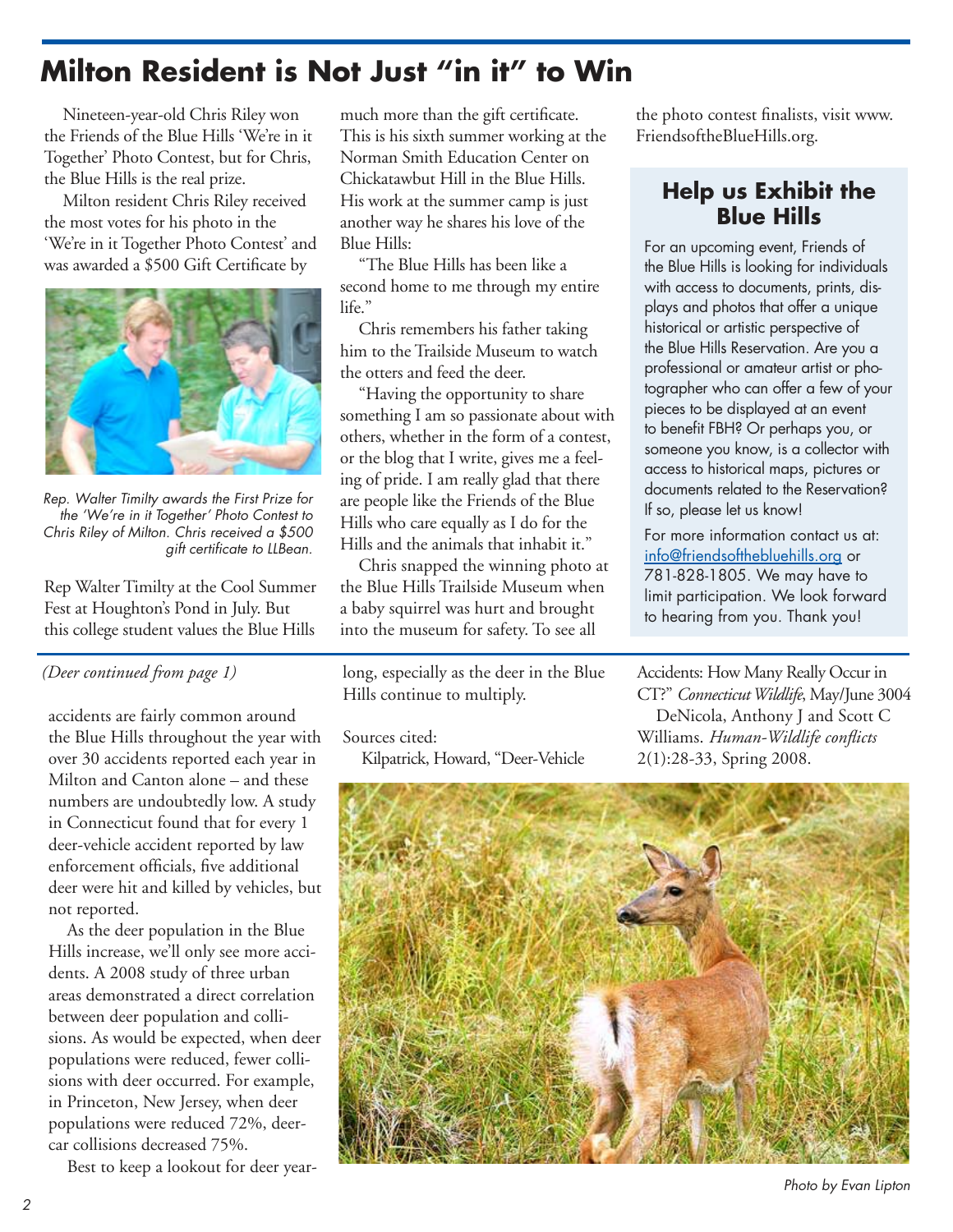# **Calendar of Events**

Pull and post this section of the Friends of the Blue Hills Newsletter and join us for some exciting events in the Blue Hills Reservation!

| <b>Fall 2012</b>                                                                                                                                                                                   | FBH sponsored event                                                                                                                                                                                                                                                                                                                                                                                                                     |
|----------------------------------------------------------------------------------------------------------------------------------------------------------------------------------------------------|-----------------------------------------------------------------------------------------------------------------------------------------------------------------------------------------------------------------------------------------------------------------------------------------------------------------------------------------------------------------------------------------------------------------------------------------|
| <b>Fall Festival Blue Hills</b><br><b>Trailside Museum</b><br>October 6, 7 and 8, 10:00 am - 4:30 pm                                                                                               | Celebrate the autumn season at Mass Audubon's Trailside Museum Fall Festival. Kids<br>of all ages are welcome to join in the fall family fun. Live animal presentations, leaf<br>peeping, and more! Admission fee. Call for info: 617-333-0690.                                                                                                                                                                                         |
| <b>TrailWatch Mountain Bike Rides,</b><br>Beginner ride: Saturday, October 6,<br>9:00 am start time, (4-6 miles)<br>Intermediate ride: Saturday, November 3,<br>Start time 9:00 am (10 - 12 miles) | Pedal with DCR TrailWatch Volunteers. Bring a bike, helmet, and water. Eye protec-<br>tion, snacks, a spare tube, a pump and tools are also recommended. Call 617-698-<br>1802 to register.                                                                                                                                                                                                                                             |
| <b>Trail Maintenance Events</b><br>Saturdays, October 13, November 10,<br>December 8, 9:00 am - 1:00 pm                                                                                            | Join the Friends of Blue Hills Trail Crew in sprucing up the trails. Includes a hike to<br>the work sites. Wear long pants and gloves. Tools, water, snacks and lunch provided.<br>Meet at the Houghton's Pond main parking lot at 840 Hillside St, Milton. For details,<br>contact trailwork@FriendsoftheBlueHills.org.                                                                                                                |
| <b>Charles Eliot Landscape Hike</b><br>Saturday, October 27,<br>9:00 am - 11:00 am                                                                                                                 | Join a DCR ranger on this hike up to Eliot Tower. You'll discuss Eliot's life and the<br>impacts he had on the idea of public land. Co-sponsored by the National Park Service.<br>Meet at Trailside Museum north parking lot. For details call 617- 698-1802                                                                                                                                                                            |
| <b>Blue Hill Section Hike</b><br>Saturday, November 3, 10:00 am                                                                                                                                    | FBH joint hike with AMC. 7 mile hike on a variety of trails, some steep, including<br>the Skyline Trail with views. 5.5 hours. Meet at Houghton's Pond lot. Leader: Steve<br>Olanoff, 781-326-6585.                                                                                                                                                                                                                                     |
| <b>DCR Skyline Hike</b><br>Sunday, November 4, 9:00 am start time                                                                                                                                  | Join a DCR ranger on this rugged 8-mile jaunt over the peaks and valleys of the Sky-<br>line Trail in the Blue Hills. Wear hiking boots and bring water and lunch. You will car<br>caravan to the starting point. Ages 16 and up. 5-7 hours. Pre-registration required by<br>calling 617-698-1802, ext. 212                                                                                                                             |
| <b>Quincy Quarries: Taken for Granite</b><br>Saturday, November 10,<br>1:00 pm $- 2:30$ pm                                                                                                         | In this event co-sponsored by FBH and DCR, you will join Les Tyrala, a registered<br>geologist to explore the geology and quarry history to understand why the granite of<br>Quincy was so valuable. Additionally we'll admire some glacial features at the edges of<br>the quarry. Sturdy footwear is required and the ability to climb rugged, narrow trails.<br>1.5 hours. Space is limited. Call 617-698-1802, ext.213 to register. |
| <b>DCR Dog Sled Fun Run</b><br>Saturday, November 17,<br>1:00 pm $-3:00$ pm                                                                                                                        | The Yankee Siberian Husky Club and Boston Snow Dogs will present an educa-<br>tional exhibit on dog sledding in New England. Demonstrations with wheeled rigs,<br>if weather permits. (Demonstration only; no rides given.) Meet at Houghton's Pond<br>main parking lot.                                                                                                                                                                |
| <b>Houghton Section Hike</b><br>Sunday, November 18, 10:00 am -                                                                                                                                    | FBH joint hike with AMC. 7 mile hike on a variety of trails with several views and<br>lunch atop Buck Hill. 5.5 hours. Meet at Houghton's Pond main parking lot. Leader:<br>Steve Olanoff, 781-326-6585.                                                                                                                                                                                                                                |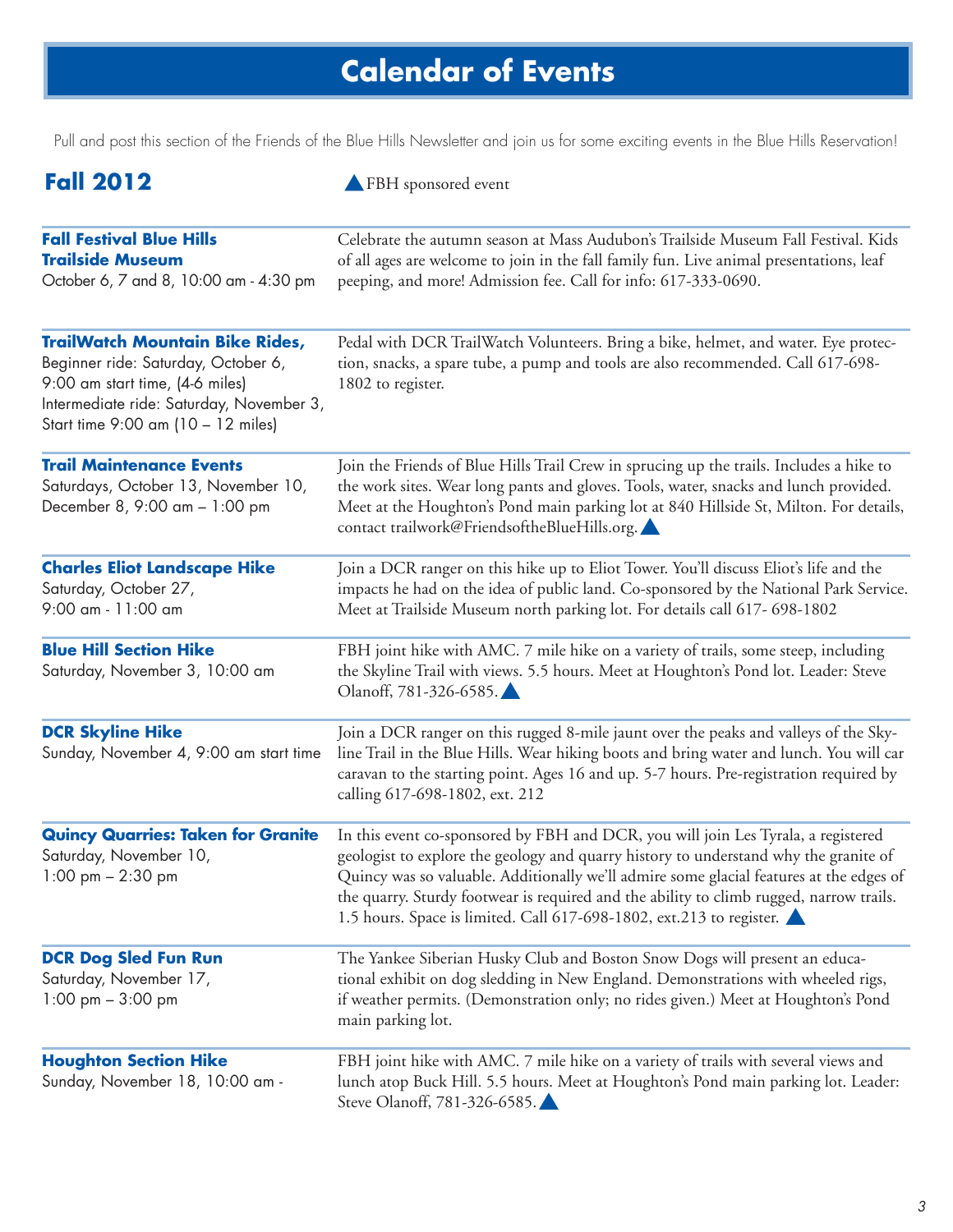# **Calendar of Events (2)**

### **Holiday Toy Drive & Mountain Bike Ride or Hike**

Sunday, December 2 Toy Drop & Refreshments 10:00 am – 1:00 pm Mountain Bike Ride 10 am, Houghton's Pond Hike 1:00 pm

### **Chickatawbut Section Hike**

Sunday, December 9, 10:00 am -

#### **Little Blue Hill Nature Walk**

Saturday, December 15, 10:00 am

Join the DCR Park Rangers and volunteers from Blue Hills TrailWatch and NEMBA for our annual holiday toy drive collection. Bring a new unwrapped toy, then go on a guided or self-guided ride or hike. All toys donated. Gifts for children ages 11-16 are most needed. Details: 617-698-1802, ext. 212. Meet at the Houghton's Pond main parking lot.

FBH joint hike with AMC. 7 mile hike in the wildest and most remote area of the Blue Hills. 5.5 hours. Meet at Shea Ice Rink. Leader: Steve Olanoff, 781-326-6585. ▲

FBH joint hike with AMC. 3 mile hike in the least-known section of the Blue Hills to look for signs of birds and animals in winter. 2 hours. Meet at rear of Park-&-Ride lot on Route 138. Leader: Steve Olanoff, 781-326-6585. ▲

### **Keeping Trails Clear and Forests Healthy**

Erica Rose of Quincy was one of 300 volunteers who helped maintain the Blue Hills this year. Thanks to your support, a grant from REI and over 1,000 hours of hard work from our volunteers, the Friends of the Blue Hills removed hundreds of pounds of invasive weeds from the forest and maintained dozens of trails.



The Friends of the Blue Hills newsletter is produced four times a year. **Editors:** Sue Christensen, Judy Jacobs, **Layout:** Owen Hartford Visit us on the web at

www.FriendsoftheBlueHills.org or call 781-828-1805 for membership, maps and schedule information. PO Box 416, Milton, MA 02186

### **Enjoy Sunset at the Blue Hills**

Saturday, October 20, 4:00 pm – 8:00 pm (Raindate October 27)

For one night only, you can take in the sunset on the top of Big Blue and walk down the ski slope with the night lights guiding your way. Be sure to

wear sturdy shoes. For more information visit www. Friendsofthe BlueHills or FaceBook page. Cosponsored by FBH, Blue Hill Ski Area and Blue Hill Observatory.



Photo by Mark Lotterhand, West Towsend

.<br>N

 **YES! I want to protect the Blue Hills Reservation!**  ❏ **I want to become a Friends of the Blue Hills member** (Please choose one of the following:) Personal: ❏ Individual \$25 ❏ Family \$45 ❏ Senior \$20 Business: ❏ Agency \$50 ❏ Business \$100 ❏ Corporate \$500 ❏ **I would like to make an additional donation of:**   $\Box$  \$50  $\Box$  \$75  $\Box$  \$100  $\Box$  \$500  $\Box$  Other: \$ Name \_\_\_\_\_\_\_\_\_\_\_\_\_\_\_\_\_\_\_\_\_\_\_\_\_\_\_\_\_\_\_\_\_\_\_\_\_\_\_\_\_\_\_\_\_\_\_\_\_\_\_ Address \_\_\_\_\_\_\_\_\_\_\_\_\_\_\_\_\_\_\_\_\_\_\_\_\_\_\_\_\_\_\_\_\_\_\_\_\_\_\_\_\_\_\_\_\_\_\_\_\_ City/State/Zip\_\_\_\_\_\_\_\_\_\_\_\_\_\_\_\_\_\_\_\_\_\_\_\_\_\_\_\_\_\_\_\_\_\_\_\_\_\_\_\_\_\_\_\_\_ Phone \_\_\_\_\_\_\_\_\_\_\_\_\_\_\_\_\_\_\_ E-mail \_\_\_\_\_\_\_\_\_\_\_\_\_\_\_\_\_\_\_\_\_\_\_\_\_ Please make checks payable to Friends of the Blue Hills, and mail to: P.O. Box 416, Milton, MA 02186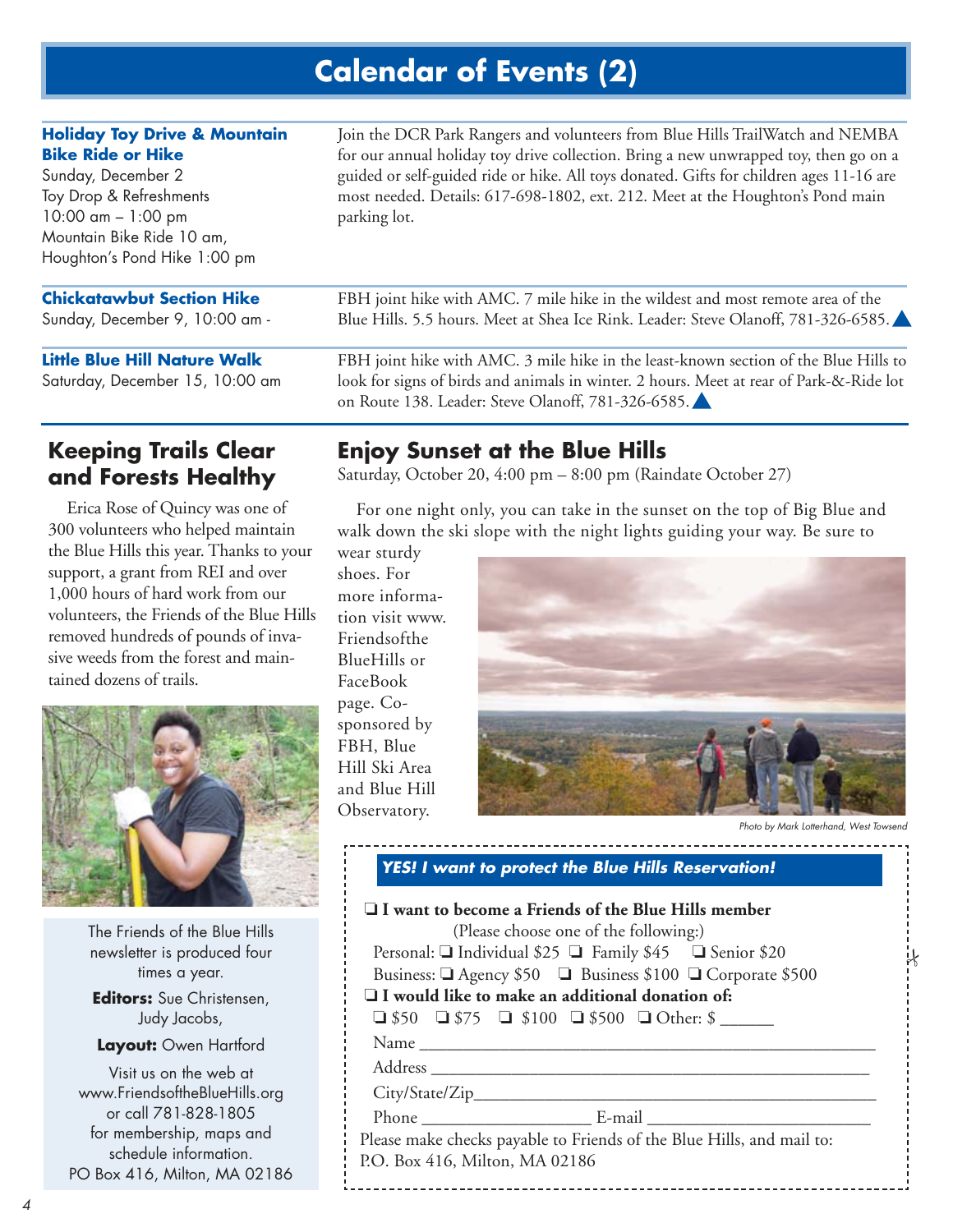## **Milton Students Teach Others About Lyme Disease Prevention**

As part of FBH's partnership with the Milton public schools, hundreds of Milton fourth graders developed

posters to help raise awareness of the growing rate of Lyme disease in their community. Posters were displayed at the public library, police station and schools.





#### *(Meditech continued from page 1)*

conservation restriction is to protect the land in perpetuity, modifying or rescinding a CR is rarely done.

To ensure that modifying the conservation restriction did not set a precedent that would weaken future conservation efforts, FBH engaged key stakeholders, including Meditech, the DCR and legislators, Senator Brian A. Joyce and Rep William C. Galvin. As a result, legislation introduced by Rep Galvin to allow the conservation restriction was modified by Senator Joyce to require Meditech to pay fair market value for the property. In addition, to maintain no net loss of conservation land, Meditech is required to donate land or the cash value of the conservation land. The amendment also ensured a buffer from

the highway to screen the parking area and the building from Route 93 drivers.

While Meditech land is not within the Blue Hills Reservation, the company's land contains a DCR conservation restriction that ensures a highly valued scenic view from the highway. Through Senator Joyce's leadership, a dangerous precedent that would have weakened our protection of conservation land was averted. Many thanks to Senator Joyce for his leadership in this issue. We also greatly appreciate Meditech and Rep Galvin for their willingness to work collaboratively with FBH on behalf of the Blue Hills and future conservation land.



The Friends of the Blue Hills gratefully accepts bequests, beneficiary designations of IRAs and life insurance, and gifts of securities. Your gift will help protect and preserve the Blue Hills for years to come.